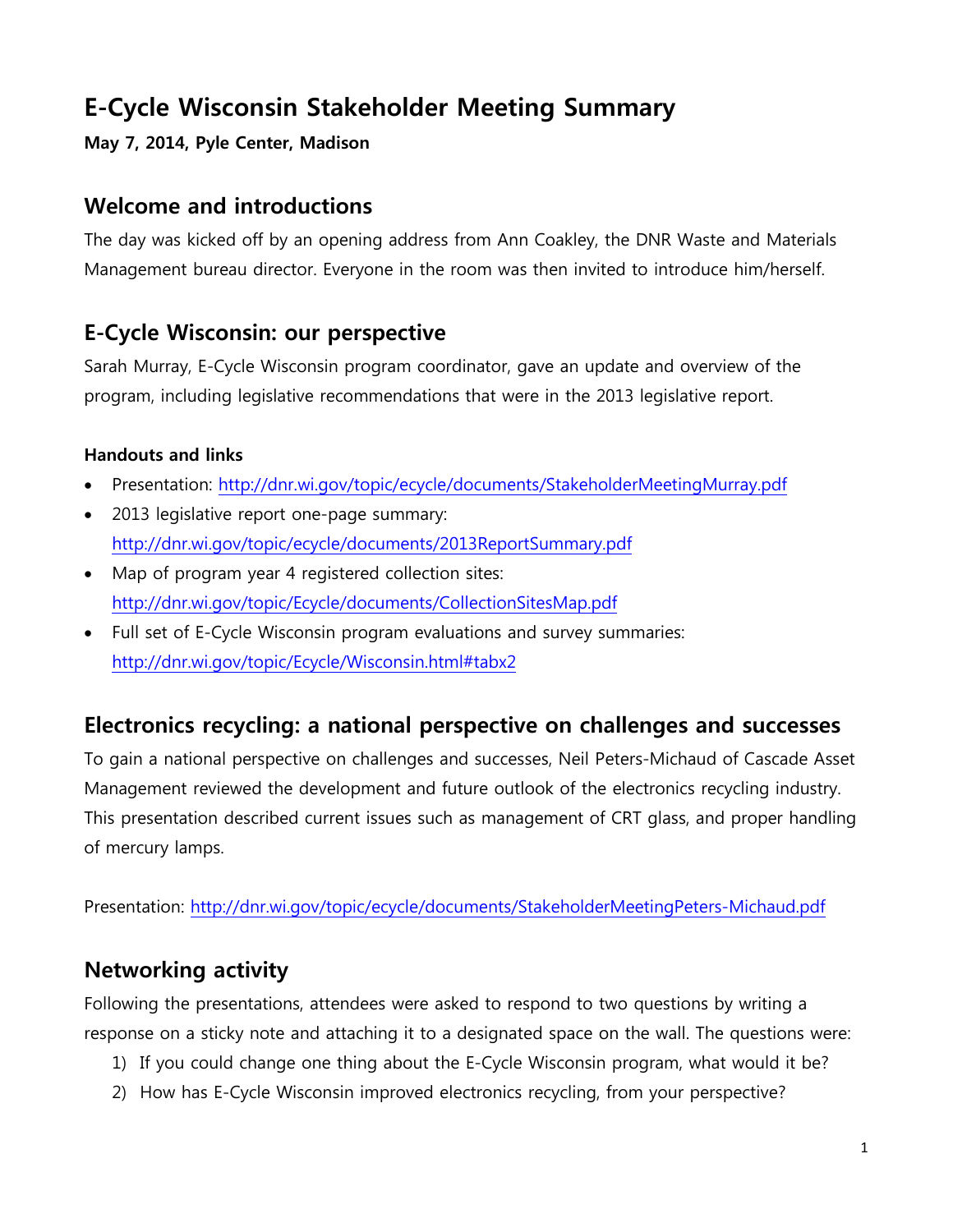Responses varied, but there were several themes. In response to changing one thing about the program, recurring responses included removing the rural incentive, making manufacturer targets available earlier, and requiring or encouraging manufacturers to work with smaller recyclers. A major theme for the second question was that the program has improved public awareness of ecycling, resulting in more business for the industry and helping to keep electronics out of ditches and landfills. See all responses and some DNR comments in the attachment to this summary.

## **Collector panel: collector perspective on the E-Cycle Wisconsin program**

Panelists: Pennie Pierce (Hilltopper Refuse & Recycling), George Hayducsko (Dunn County), Rick Meyers (City of Milwaukee), Tim Dunn (Best Buy)—moderated by Joe Van Rossum, SHWEC

Main themes of the collector panel discussion included logistics and costs, and the challenge of making recycling convenient for consumers while running an efficient and low-cost collection program. A summary of some of the main discussion points follows.

#### **Overview**

- Best Buy sees the highest collection volume from its MN and WI stores. For them, a big challenge is storing electronics that are dropped off—their stores/warehouses do not have space to store much, so they have to have frequent pickups and can't take very large TVs instore. They do take large TVs through their haul-away program.
- At Hilltopper's rural sites, it's a challenge to make sure electronics are handled and stored properly since an attendant can't always monitor people putting their electronics in a roll-off container. They are trying to put tarps over the roll-off to protect the electronics and make sure people aren't throwing them over the top. They have found that a newsletter mailed to all residents in La Crosse County, customized by community, is very effective for communicating recycling information.
- Dunn County's collection efforts ramped up significantly after the law passed, and they were able to offer it to residents for free. Initially, they were getting paid by their recycler, then it scaled back to no payments, and now they are looking at possibly needing to change how they run the program (e.g., having fewer sites) to reduce costs.
- Milwaukee would have stopped collecting electronics without the law, but because of it was able to start taking TVs and has seen volumes grow exponentially. They are also challenged by the fact that recyclers are no longer offering collectors money and they may need to start paying something for recycling again.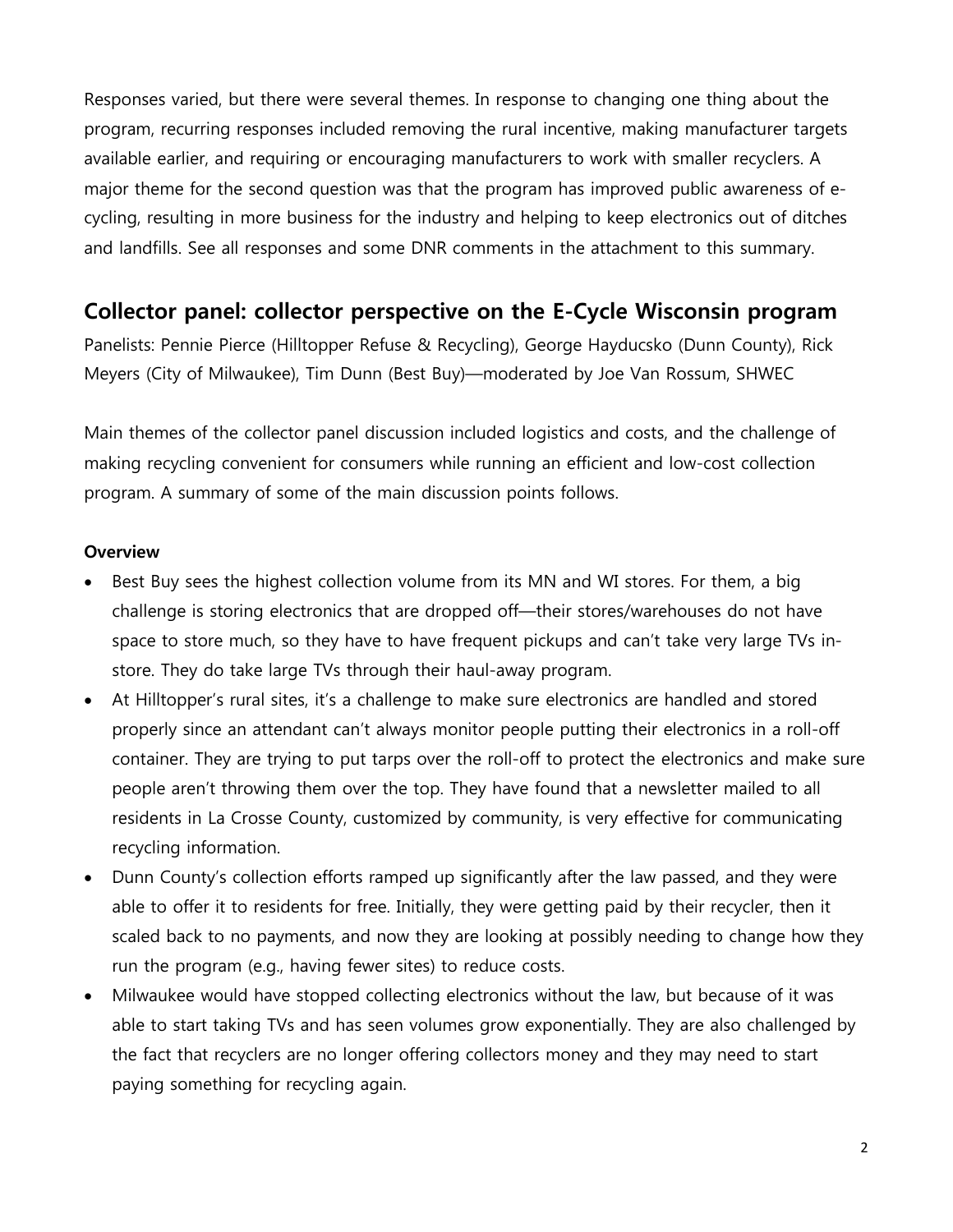#### **Relationship with recycler**

- For choosing a responsible recycler, all agreed visiting the recycling facility (if possible), looking for certifications and developing a personal relationship are important. The third-party certifications are often used as a gateway, but no one sees them as a guarantee of responsible recycling.
- Having good service—especially timely pickups—is key.
- Any help recyclers provide with logistics would be great—save time and money and make the program more efficient.
- It would help collectors if recyclers would be more transparent about the state of their manufacturer contracts, so that collectors aren't cut off/surprised.

### **Big time and money costs**

- For Milwaukee, nuisance enforcement is a big effort—dealing with TVs on the curb and electronics in vacant lots.
- Transportation logistics. In particular for sites like Best Buy and Milwaukee, receiving high volumes and having limited storage capacity is a logistics challenge, especially scheduling pickups with hauler.
	- o Best Buy has worked on using backhauling and concentrating loads.
	- o George wonders if using pods (storage containers) at rural sites could be more efficient.
	- o More rural collectors might need to find ways to consolidate material for pickup, or make efficient "milk run" routes.
- Moving material around for proper storage and sorting/separating into different categories, if required by recycler.
- Training employees.
- For Best Buy as a manufacturer, tracking sales restrictions on unregistered brands is a big time commitment.
- Choosing a recycler (and continued monitoring of them) can take significant time.

### **Final thoughts**

- A challenge for municipal sites is that when retailers and other collection locations restrict what they accept, municipalities get all the least valuable/most costly items, like console TVs. It would be nice if there were a way to compensate sites that accept without restrictions.
- Collectors should try to make recycling as easy as buying electronics.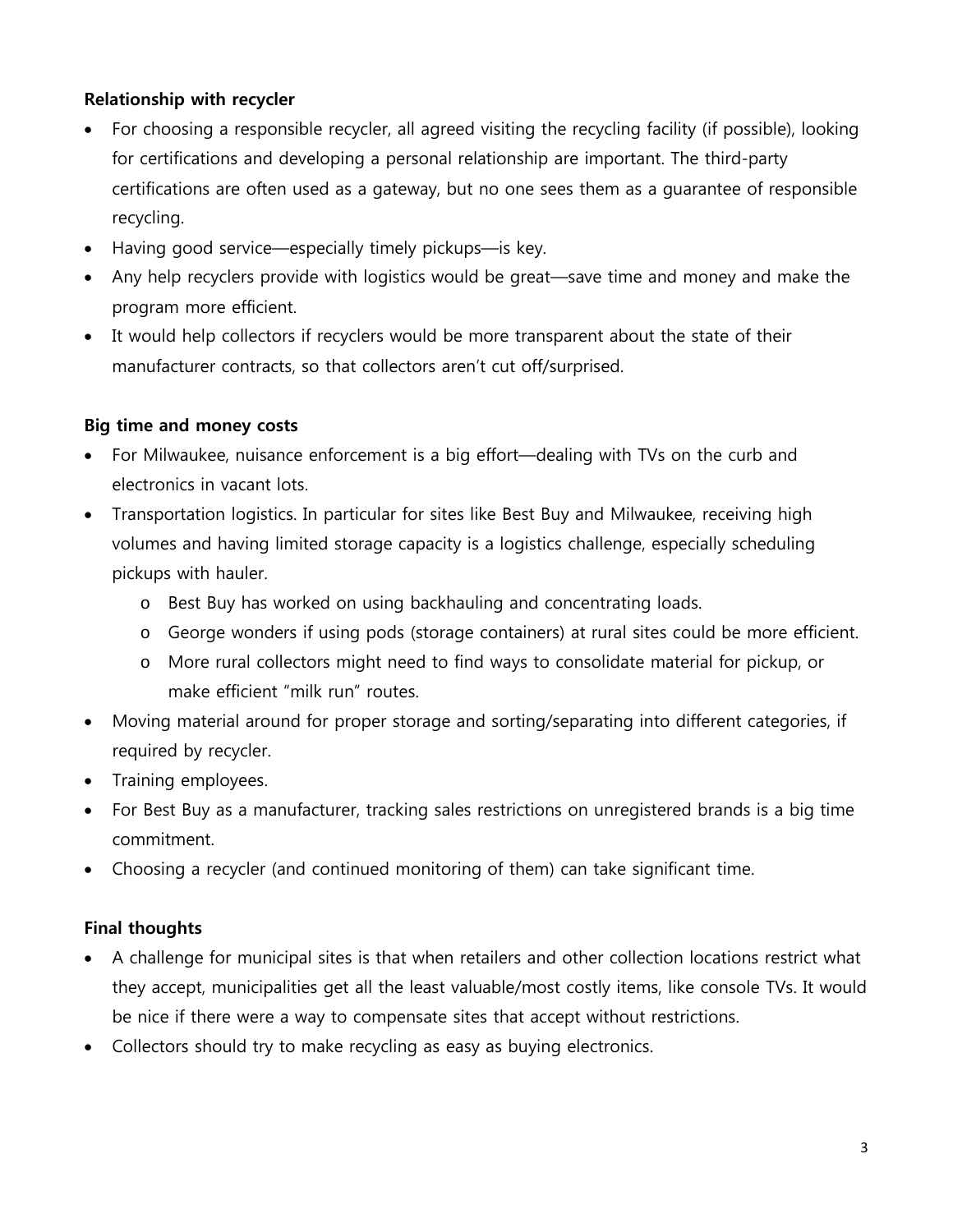# **Recycler panel: issues and challenges facing electronics recyclers in Wisconsin**

Panelists: Katie Reilly (ERI), Miles Harter (Dynamic), Steve Pfeiffer (URT) – moderated by Joe Van Rossum, SHWEC

Recyclers described challenges they face with timing regarding collection and meeting manufacturer targets. With the current program model and the way manufacturers handle their targets, it is difficult to plan for the future. There was also a theme that the law and program are designed for shared responsibility among all parties, including recyclers, manufacturers, collectors, retailers, administrators and the public. The transparency and open communication in Wisconsin's program are helpful. A more detailed summary of the main discussion points follows.

### **Collector relationship and best practices**

- Recyclers recognize that what is ideal for them may not be what is possible/ideal for a particular collector, so it's a negotiation.
- One of the biggest issues/costs is transportation. So it's better when collectors are geographically close to a recycler or collectors/consumers deliver material to a recycler's facility.
- Having full loads as much as possible to reduce transportation costs. Frequent pickups of small loads is the least desirable situation.
- Sorting material at the collection site helps recyclers.
- Avoiding stripped/dismantled electronics is important—either not having the collector do this, or having the collector police what comes in to its site.
- Having a good collector-recycler working relationship to address issues and improve processes is important.

### **Recycler challenges that affect collectors**

- Emphasis on shared responsibility within program—manufacturers, recyclers, collectors, consumers all play a role and are affected by market changes, etc.
- Recyclers recognize that it doesn't make customers (collectors) happy when they suddenly have to start charging or reduce what they are taking, but this is driven in part by not knowing manufacturer obligations until the last minute, having short-term manufacturer contracts, and/or collectors receiving higher than expected volume.
- The economics of the program are out of whack (more being collected than necessary to meet manufacturer targets), which puts pressure on recyclers. They have to worry about having end markets for all the material and covering costs.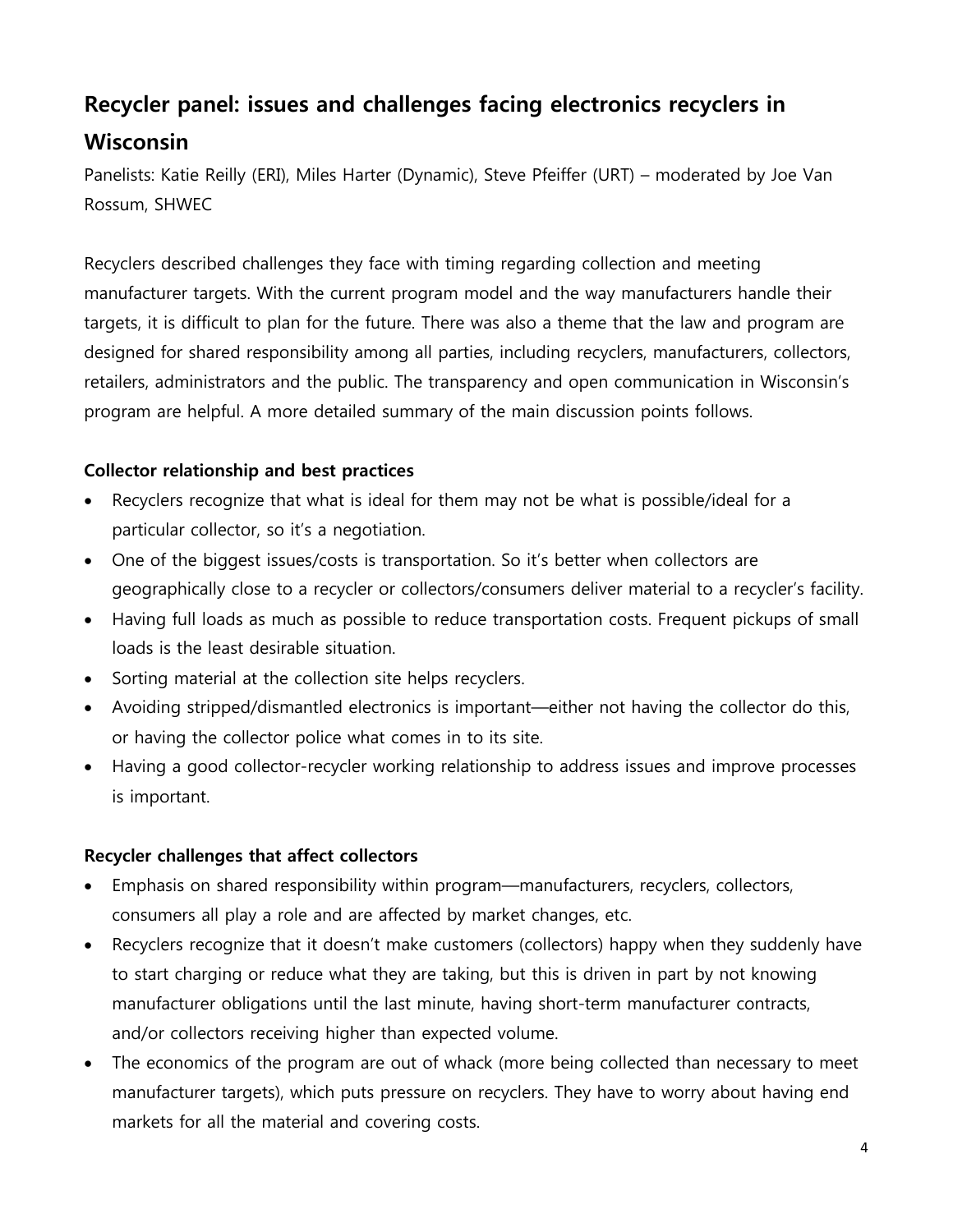- Recyclers need to work on planning and not overcommit on the collection sites they can serve and the pounds they can take, but this is s challenge when they may not have manufacturer contracts locked in for more than a year or not know manufacturer targets until late in a program year. With rising costs and reductions in manufacturer payments, recyclers might ask collectors to change how sites are set up, or may need to drop sites.
- No recycler has fully mastered the art of balancing commitments to collectors with commitments from manufacturers. Recyclers are constantly monitoring the weights coming in and comparing with what they expected and need.
- Long-term relationships among all parties would help stabilize the system and allow for efficiencies/innovations.
- Recyclers can try to price in risk when they offer contracts to collectors, but it's difficult.
- Many of these issues will persist until the program moves away from a sales weight-based model for manufacturer targets.

## **Assistance recyclers can provide to collectors**

- Communicate what they'd like to see in a collection site. Make it clear what is acceptable and what is not. Many recyclers would be willing to come on site to help set things up.
- Provide packaging quidelines.
- Provide information on what happens to materials during/after recycling.
- Recyclers may run collection events with their own staff; having written procedures and checklists helps a lot.

### **Do recyclers prefer to respond to a bid or RFP?**

- They will do either, though RFP allows them to emphasize aspects other than cost (customer service, etc.). RFP is a longer, more challenging process, however.
- RFP allows for some questions and back and forth. However, if a recycler can't visit a collection site, it limits what they can offer in an RFP.
- Long-term commitments help planning, but it may be difficult for recyclers to commit to cost structures for long periods because of uncertainty with market prices and manufacturer contracts.

### **Serving rural areas**

• Rural incentive (1.25 pounds credit per pound collected) does not necessarily benefit the recycler, unless the manufacturer offers a financial incentive.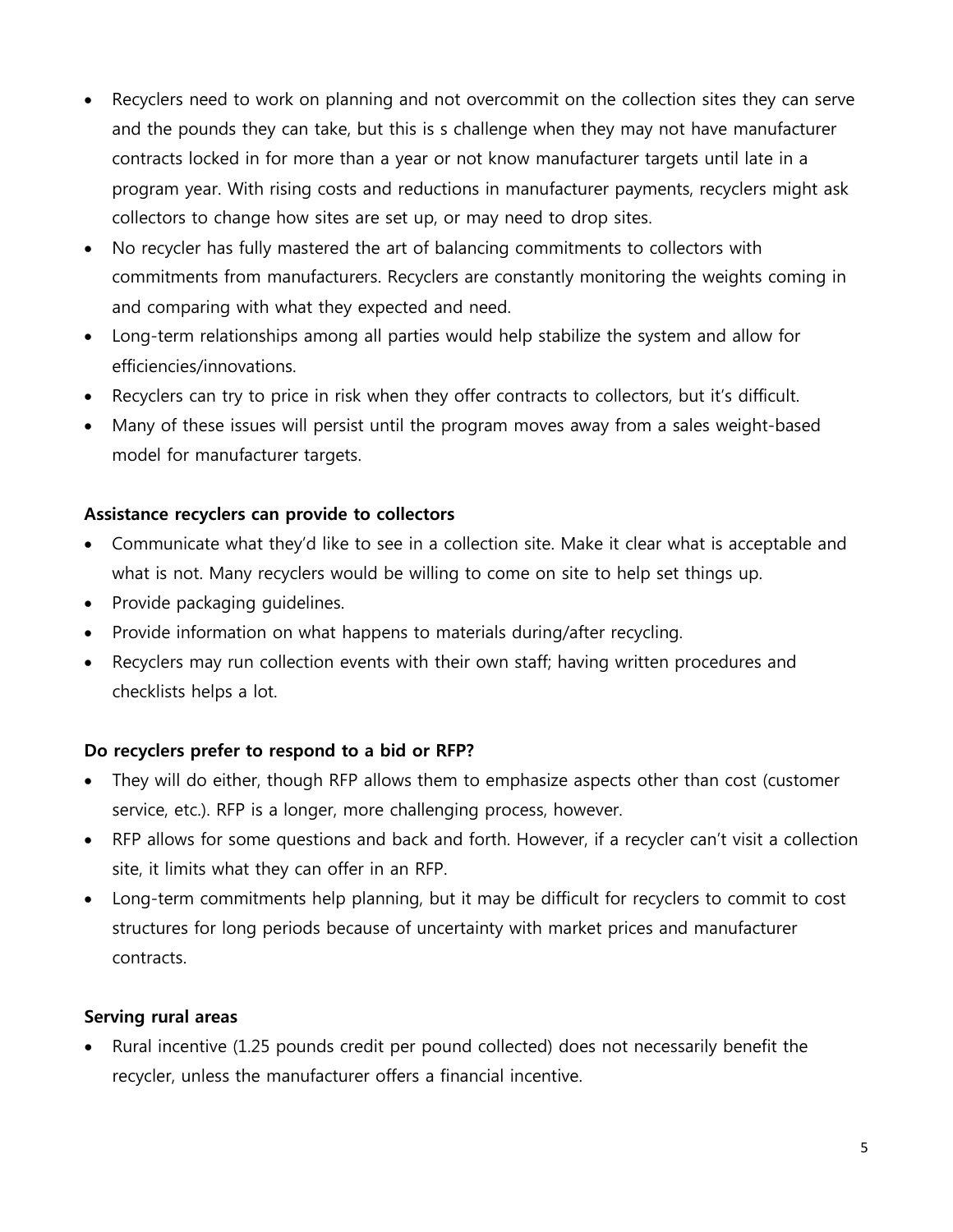#### **Recycling process**

• All three recyclers on the panel break electronics down to the commodity level. They work hard to do due diligence/auditing on downstream vendors.

## **Future directions, program improvements: "World Café."**

The last session of the day was a dynamic group discussion of future directions and potential measures to improve the program. This session was designed for attendees to meet new people and discuss common challenges and potential solutions that would work for all stakeholders.

Challenges identified based on this and other discussions throughout the day included a variety of logistical and operational challenges with physically handling electronics and dealing with unpredictable volumes and markets; the need for long-term relationships and planning among stakeholders to ensure the most efficient and cost-effective programs possible; and understanding the challenges and shared responsibilities of all stakeholders in the program.

Potential solutions mentioned included changes to the law, such as adjusting manufacturer targets and expanding/changing the devices covered by the law; improving enforcement of existing laws and policies; finding ways to assist/incentivize municipal collectors and small recyclers; and better communication, collaboration and planning among collectors, recyclers and manufacturers.

For a full list of the challenges and potential solutions identified during the World Café exercise, see Attachment 2.

## **Meeting wind-down and movie premiere**

DNR staff did a brief recap of the day's goals and how the meeting would be documented. The day was designed both to allow for networking among stakeholders and to give the DNR feedback on challenges and successes with Wisconsin's electronics recycling law. The meeting served as a starting point to help the DNR gather feedback for recommendations to be included in its 2014 report to the Legislature and to help the DNR determine whether rulemaking is necessary.

The day was brought to a close with the world premiere of the new outreach video "What Happens When I E-Cycle?"

The video is available here: [http://dnr.wi.gov/topic/ecycle/.](http://dnr.wi.gov/topic/ecycle/)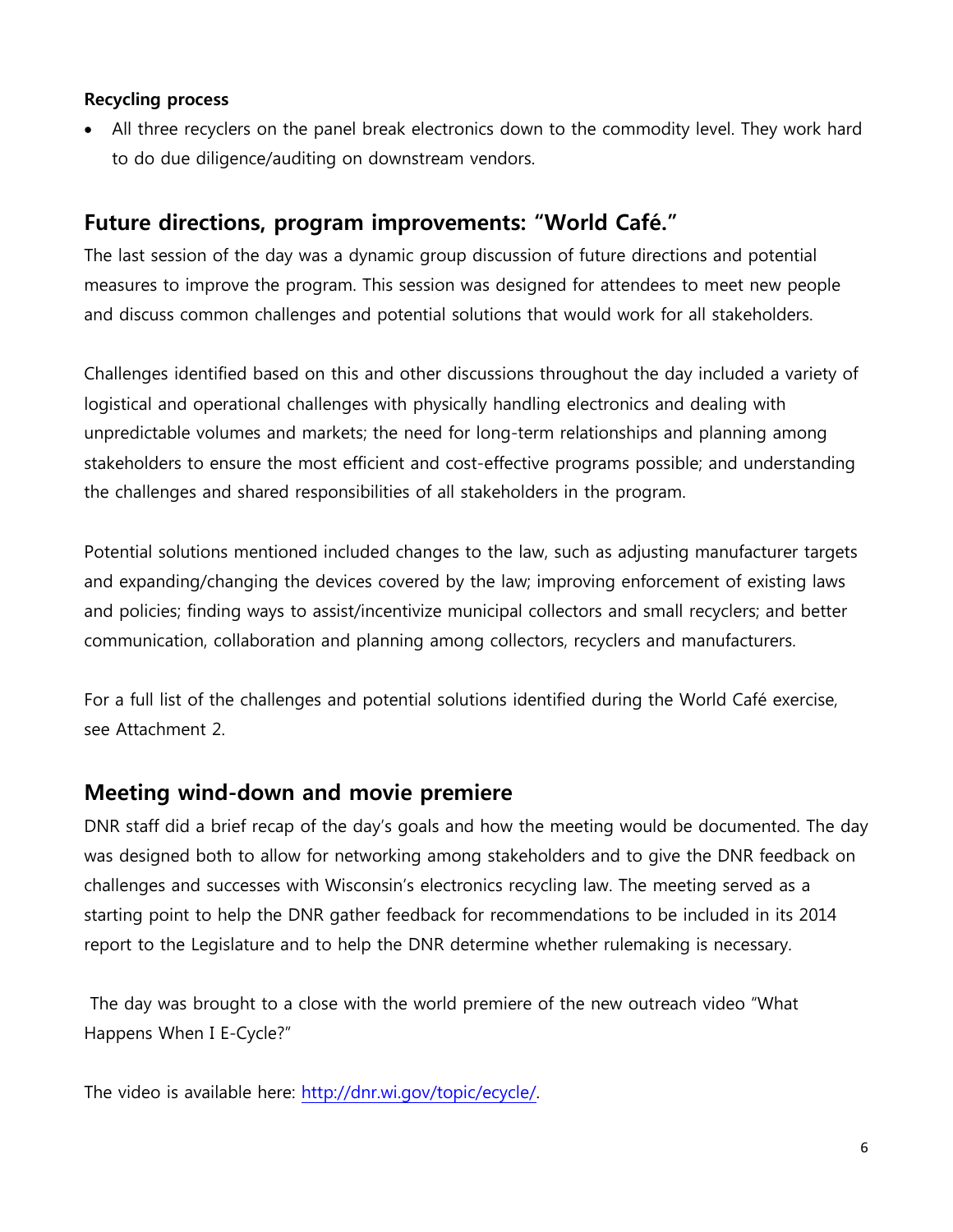# **Attachment 1: Networking activity responses**

Following the presentations in the morning, attendees were asked to respond to two questions by writing a response on a sticky note and attaching it to a designated space on the wall. The questions and participant responses are listed below. For the first question, we have added some DNR comments, and the responses are organized into loose categories based on the type of change required.

# **1. If you could change one thing about the E-Cycle Wisconsin program, what would it be?**

#### **Can be done administratively or through outreach by DNR and stakeholders**

- Don't allow CRT glass to be allowed as alternative daily cover (ADC) in landfills no matter how it is prepared
	- o DNR comment: as outlined in a guidance document to be published by early June. no CRT glass sent to a landfill, either for disposal or for use as ADC, will count toward manufacturer recycling obligations.
- Help the public with proper TV disposal
- Education of consumers on how/where to recycle
- Awareness through social media Facebook?
	- o DNR comment on the above three notes: we aren't able to use the DNR Facebook page for e-cycling at the moment, but are experimenting with other digital media and would encourage local governments, recyclers and other stakeholders to make use of social media themselves. If there is information or other things we can provide to help with this, let us know. Also, please let us know if you have ideas for other types of public education you think would be effective.
- Better policing of companies from outside of Wis operating in our state
	- o DNR comment: we are working to add site visits and desktop audits for registered recyclers operating outside of Wisconsin, and are working with other states to share information about compliance issues and about the weight of electronics recyclers are reporting across states.
- Better enforcement of illegal dumping laws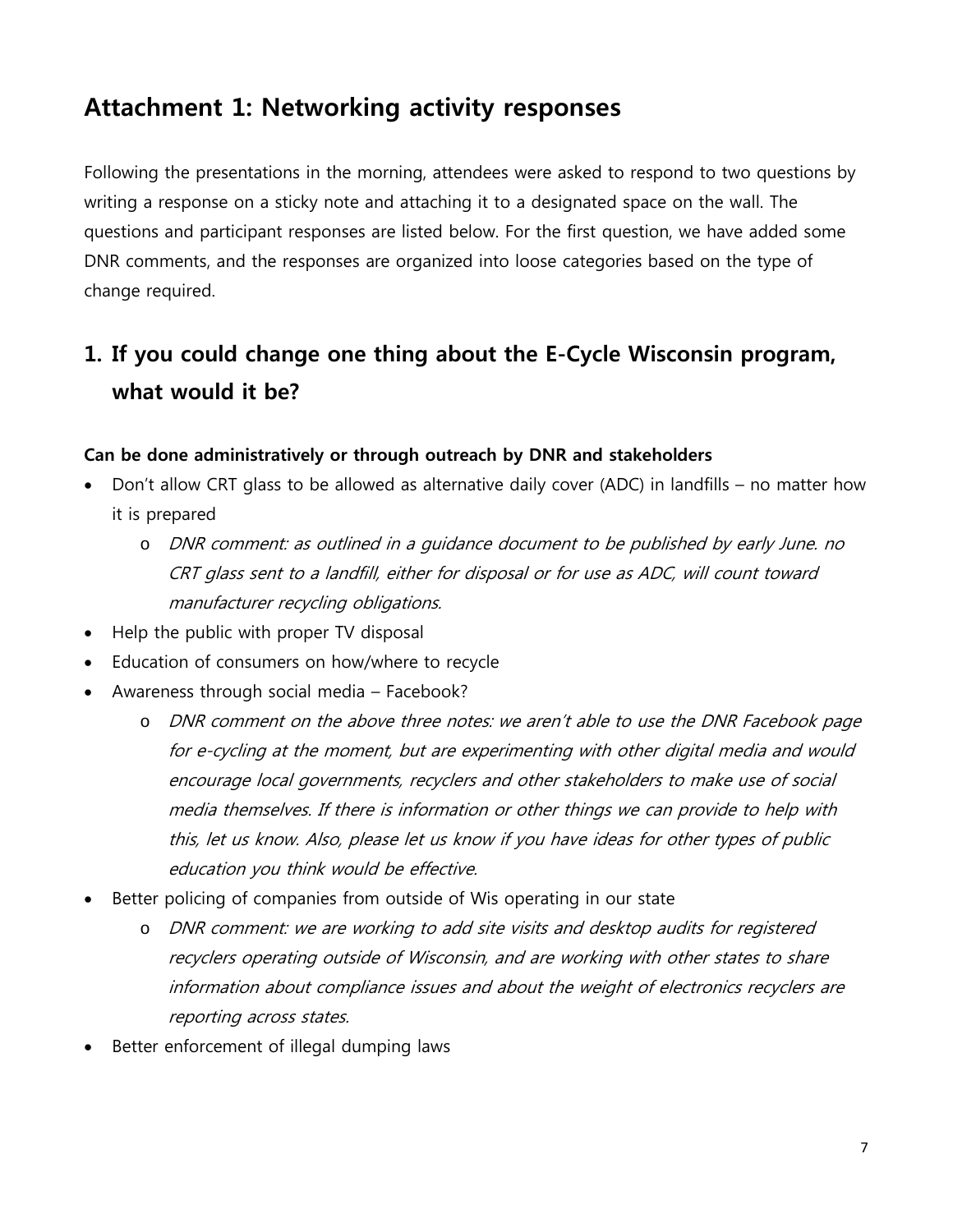o DNR comment: This is something the DNR and local governments will continue to work on, but there are resource limitations. Citizen tips are very helpful in letting the DNR know about problems, and the same is likely true for some local governments.

#### **Would require law change or administrative rulemaking:**

- Expand program to universities and other K-12 schools. However, exempt educational from manufacturer targets. In these difficult times it would lead to revenue to schools and protect environment. Double win for Wisconsin.
	- o DNR comment: all schools and universities are already required to recycle their electronics, but universities and most private K-12 school weight cannot count toward manufacturer obligations.
- Allow the collection of e-waste from any source: business, multi-family, all schools, etc.
- Make the program year consistent with the recycling grant reporting year, so that we only need to tally one set of numbers – Jan. thru Dec., not July thru June
- Eliminate the rural multiplier. Level the playing field for pounds in the state
- Eliminate the rural multiplier
- More opportunities to carry over weight as a recycler
- Increase targets; incentivize CRT and other problematic items recycling
- The allowance of more poundage for recyclers to accept
- Include all electronic devices and have all electronic banned from landfills

## **Could require law change, but might also be (partially) done administratively or voluntarily by stakeholders**

- Provide OEM obligations earlier
- Can you announce OEM obligations closer to the beginning of the program year or earlier?
- Could manufacturer registration be before the program year so manufacturers know their targets before year starts? Might help with recycler and collector planning. Now program year starts 7/1, but manufacturer target issued after manufacturers submit registration report on 9/1.
	- o DNR comment on above three bullets: Individual manufacturers would be able to know their targets before a program year begins, because they are based on sales for the July to June time period ending a year before the start of each program year. So, for the program year beginning July 2014, obligations are based on sales between July 2012 and June 2013. However, the DNR does not receive this information until manufacturers submit their annual registration. We can try to provide these as close to the Sept. 1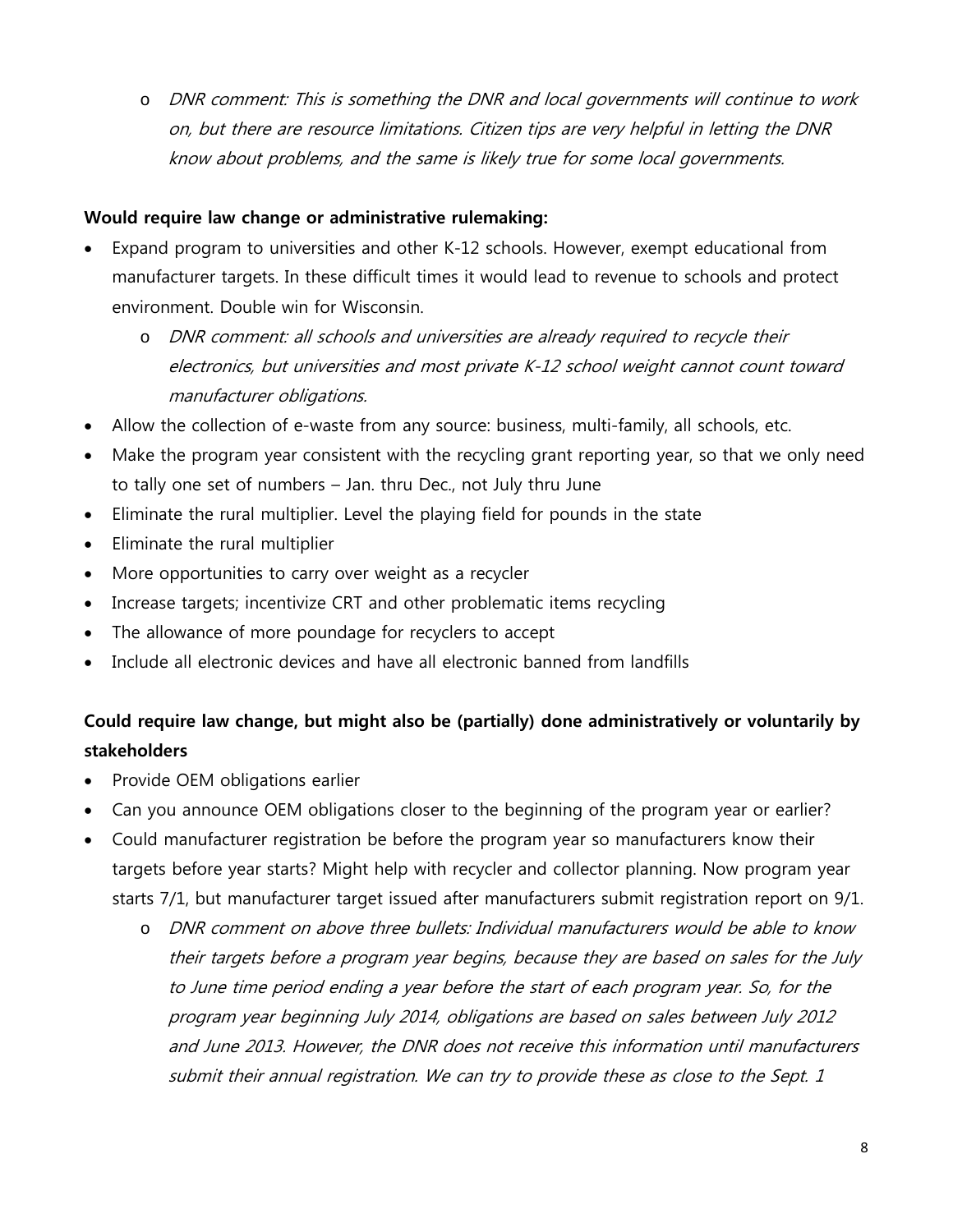manufacturer reporting deadline as possible, and collectors and recyclers can always ask us to see if we have partial information earlier.

- Tracking process of business vs. residential/K-12
	- o DNR comment: if there are more specific details on information people would like, we could do some of this voluntarily, but couldn't require some information without a law change.
- Give more support (financially and education) to recyclers getting started
	- o DNR comment: while we can't provide financial help without a law change, we continue to work on improving publications and other educational materials, and are happy to take suggestions on what other materials may be useful.
- Require all recyclers in WI to register and meet state requirements, not just those in the e-cycle program
	- o DNR comment: we are investigating whether this could be done through existing administrative codes, but it might require new legislation or rulemaking.
- Funding passed down to collectors not just a few recyclers
- More incentive for manufacturers to work with smaller companies
- Need to be more involved in the OEM contracts side of things so more smaller companies can be involved
- Somehow cover more of municipal collectors' cost perhaps an incentive of sorts to collectors who do not restrict the size or type of EED/CED that they accept at their site

### **Changes broader than Wisconsin's program or dealing with industry practices**

- Provide a cost effective CRT solution
- Recyclers take mixed product instead of separating
- Better info/coordination between small collector and manufacturers

#### **Other**

- Need toner ink cartridge program
- Reporting seems hit or miss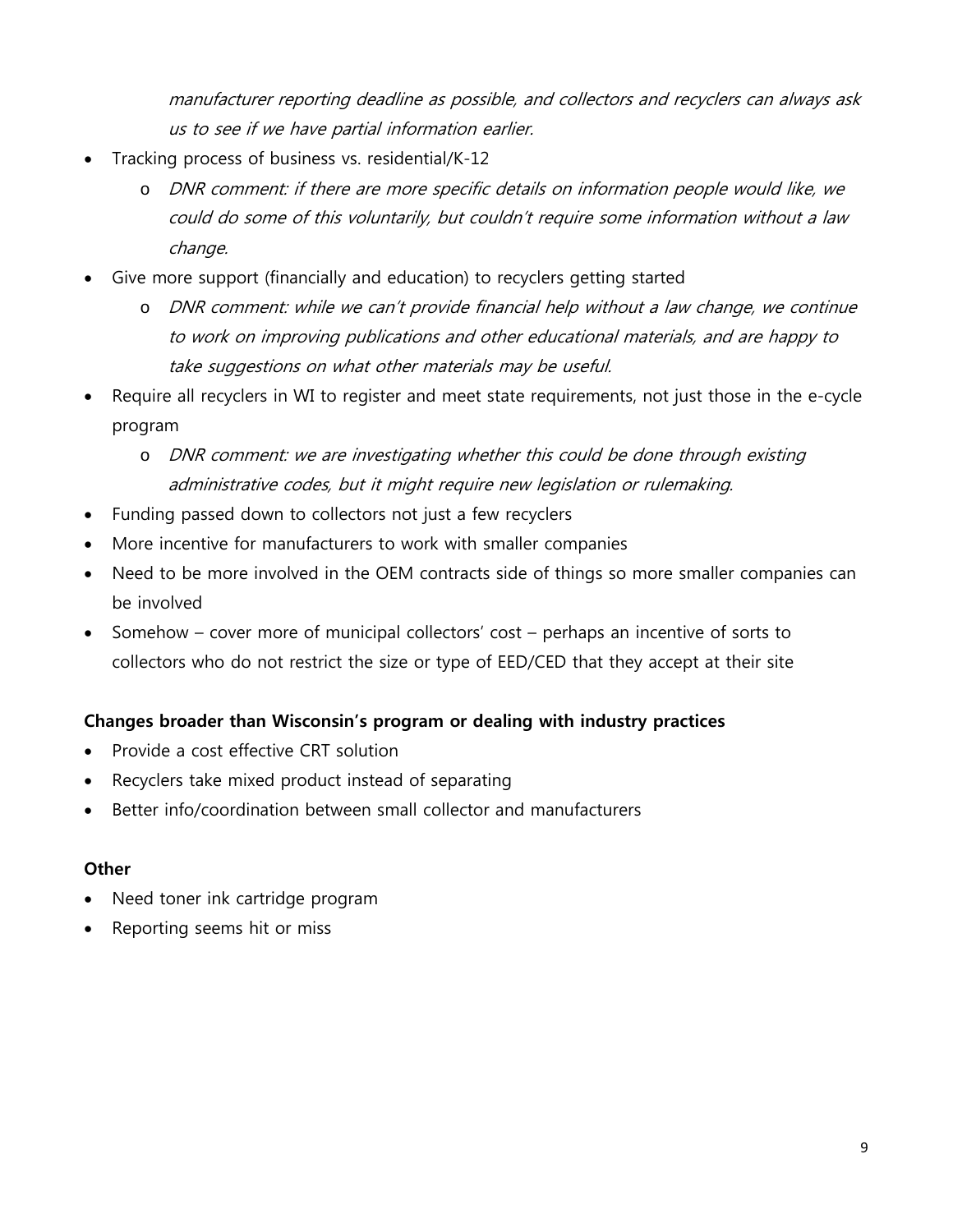# **2. How has E-Cycle Wisconsin improved electronics recycling, from your perspective?**

#### **Economic and environmental benefits**

- E-Cycle has improved recycling in our town by providing a collection site where many residents have access to recycling vs. only a limited number of sites
- Broader and cheaper access to electronics recycling for people
- Generated over \$40,000 to fund our programs and services last year for the communities
- Kept over 500,000 pounds out of our compacter saving us on disposal fees last year alone
- E-Cycle Wisconsin has improved electronics recycling for Jefferson County and our site by being able to keep thousands of pounds of e-waste out of landfills and creating the laws needed to accomplish these goals
- Finding no TVs in county ditches and some revenue for county recycling programs
- Increase in total amount of electronics recycled and improved awareness
- More state regulations increases donors in the donation market
- Awareness
- Increase in public awareness of the importance of recycling electronics
- Yes! Public announcement helped
- Better awareness to the public on the need to recycle
- DNR is doing a good job of public awareness
- Created awareness to consumers about the importance of recycling electronics
- Raised awareness for those outside industry with efficient correspondence
- It has made more people aware of what to do with the e-waste as our business increased volume
- Improved consumer awareness
- Educating the public
- Awareness to public
- There are a lot more people in WI now recycling who used to landfill
- Great job with public ed and one of only state's auditing recyclers good thing
- Reporting requirements hold recyclers accountable for more accurate information
- Motivated to participate
- Opened the opportunity for us to work with consumers
- No state program is better than Wisconsin's. DNR support is excellent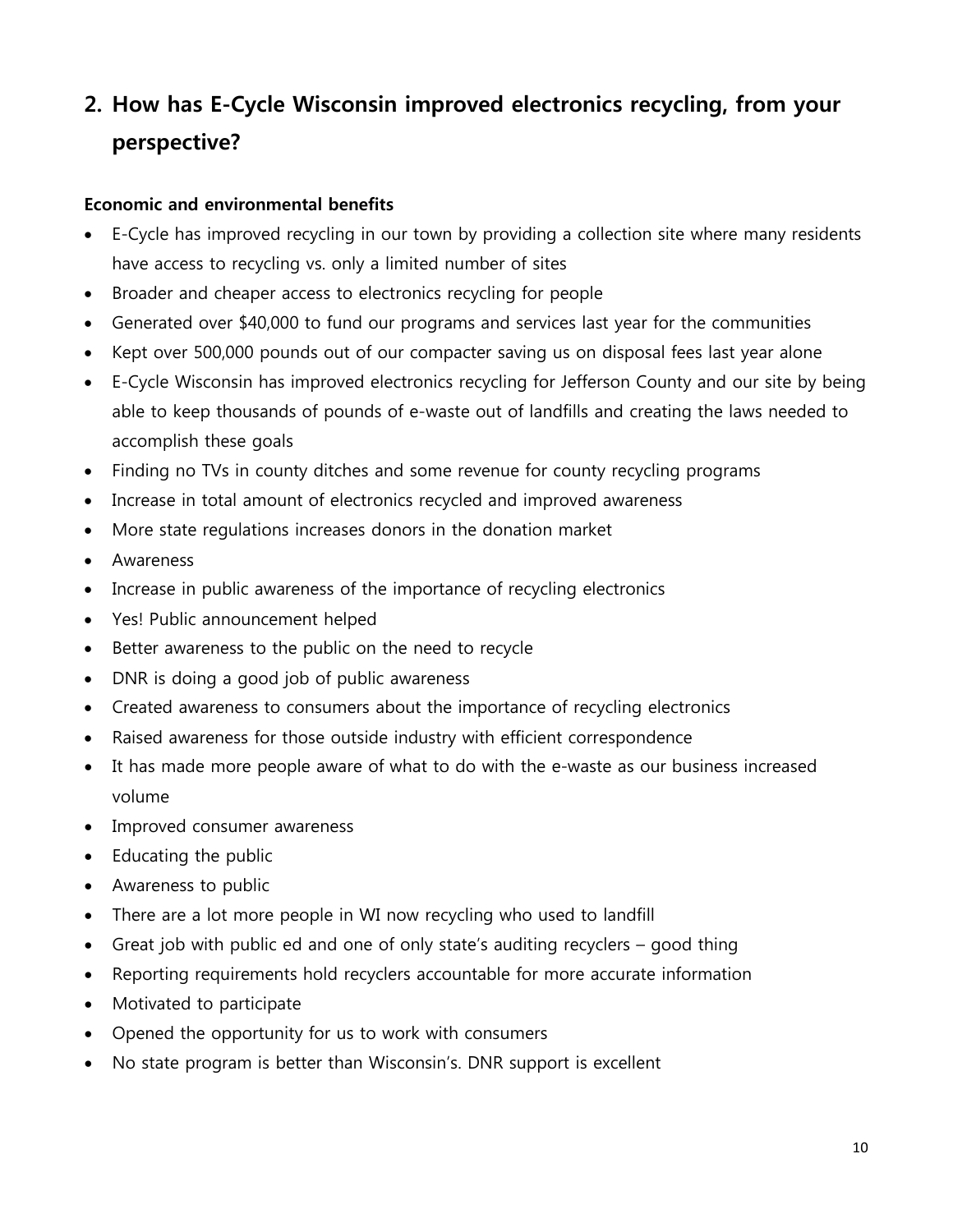# **Attachment 2: Notes from the World Café**

# **Prompting question: What are the challenges on the horizon for electronics recycling based on what I see at my site?**

- Distinguishing between eligible and covered devices a continuing process of education by workers
- Closing gap between what is actually collected and what is compensated by manufacturers
- Managing the risk from an insurance standpoint increasing mercury vs. decreasing lead exposure
- Planning for evolution of electronics recycling
- Challenge of the laws keeping up with industry
- Collectors' inability to control volume
- Need a better system of compensating collectors. Recycler gets revenue from both collectors and manufacturers
- Growth management volume, process of material entering the waste stream (tracking), certification (process, depth)
- Long-term planning strategies hard due to commodities
- Collector challenges: Space/weight, packaging, money to collect, separation, high cost/low value items, funding, contamination, labor costs, education, more recycling/less reuse
- Recycler challenges: Logistics, packaging, weights, separation, fluctuation in end markets, changing weights due to technology, funding, contamination, labor cost, loss of valuable components, funding to collector, education
- Cost, will costs force municipalities out of the game?
- CRT vs. LCD, lead vs. mercury, generational changes (residential usage till dead)
- Downstream auditing of processors
- Overcollection and unpredictability of incoming material and commodity prices
- Health/safety issues/training, qualified staff and costs involved
- Training/educating consumers and transparency in the system—customers want to know what happens to the items
- Trade-in programs cherry picking best items
- Security/data on hard drive
- Keeping up with technology
- Transportation logistics